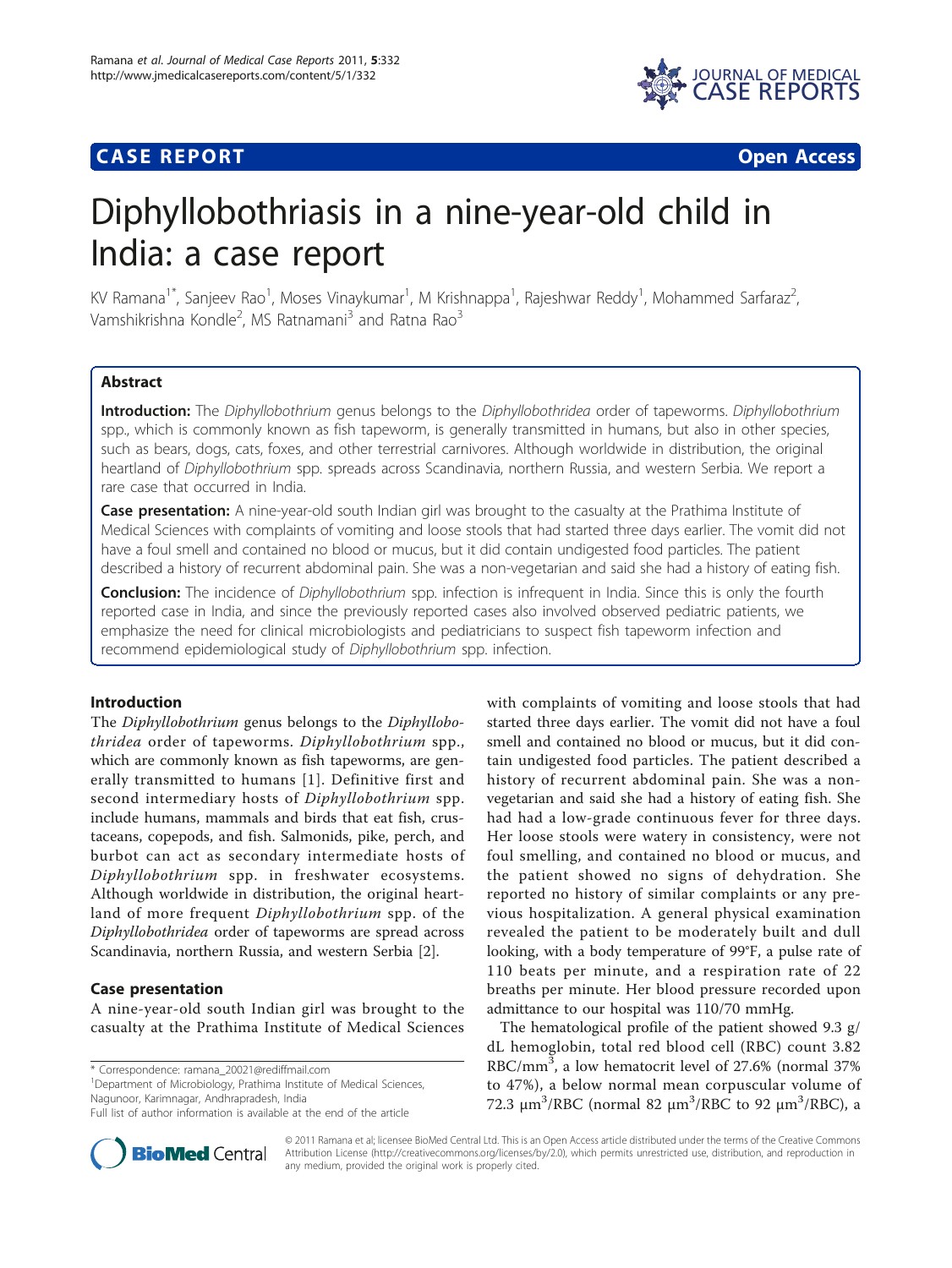low mean corpuscular hemoglobin volume of 24.3 pg/ cell (normal 27 pg/cell to 32 pg/cell), and a mean corpuscular hemoglobin concentration 33.6% (normal 32% to 36%). No eosinophilia (3%) was observed, and her erythrocyte sedimentation rate was found to be 10 mm per hour.

Stool samples obtained for ova and cyst examination were sent to the microbiology laboratory. Simultaneously, blood was sent for culture. Macroscopy of her stool revealed undigested material that was semi-formed but without any foul smell. White to creamish specks were observed in her stool, indicating the probable presence of tapeworms. A wet mount showed the presence of operculated eggs measuring 75 μm×40 μm (Figure 1). Characteristic broader than long segments of tapeworm were observed. On repeated wet mounts, scolex of the tapeworm along with gravid proglottids and a group of eggs were observed (Figure 2). On the basis of the morphology of the eggs with operculum and the presence of broader than long segments, as well as the scolex, the parasite was identified as Diphyllobothrium spp. The patient's blood culture was negative.

#### **Discussion**

Diphyllobothrium genus belongs to the order Diphyllobothridea. There are six different Diphyllobothrium spp., including Diphyllobothrium latum, Diphyllobothrium dendriticum, Diphyllobothrium klebanowski, Diphyllobothrium cordatum, Diphyllobothrium dalliae, Diphyllobothrium ursi, and Diphyllobothrium nihonkaiense. D. latum, commonly referred to as "fish tapeworm," infects humans [\[3\]](#page-2-0). Diphyllobothriasis causes minimal local pathology, but is responsible for reduced vitamin  $B_{12}$ absorption and altered gut mobility [[4](#page-2-0)]. The common symptoms include weakness, dizziness, salt craving,



Figure 2 Adult tapeworm showing scolex and segments.

diarrhea, and abdominal discomfort. Diphyllobothriasis is associated with eating raw fish and is endemic to Serbia, Scandinavia, North America, Japan, and Chile, with more than 2% prevalence worldwide [[2\]](#page-2-0).

Although widespread in distribution, diphyllobothriasis is not often reported in India. Previous reports of fish tapeworm infection in India were from Pondicherry and Vellore, both of which are in southern India [[5-7\]](#page-2-0). No cases in other parts of India have yet been recorded. In contrast to what was observed in previous studies, our patient showed no marked eosinophilia and presented with mild fever [[5](#page-2-0)]. Anemia was established (9.3 g/dL), and the blood smear was normocytic and hypochromic in nature. This suggests that there was no marked vitamin  $B_{12}$  deficiency, which can lead to megaloblastic anemia in individuals infected with fish tapeworm. A detailed review of the previous literature revealed that only three previous cases in India have been reported, and in both cases, the infections were in pediatric patients, in contrast to what has been observed in recent Korean cases of diphyllobothriasis, which involved middle-aged individuals [\[8](#page-2-0)].

### Conclusion

Our findings suggest the probable undiagnosed parasite manifestation in pediatric patients. We therefore recommend epidemiological studies of fish tapeworm manifestation in pediatric patients, as the infections, if undiagnosed or underreported, can lead to considerable morbidity.

#### Consent

Written informed consent was obtained from the patient's next-of-kin for publication of this case report Figure 1 Eggs of Diphyllobothrium spp.<br>and any accompanying images. A copy of the written